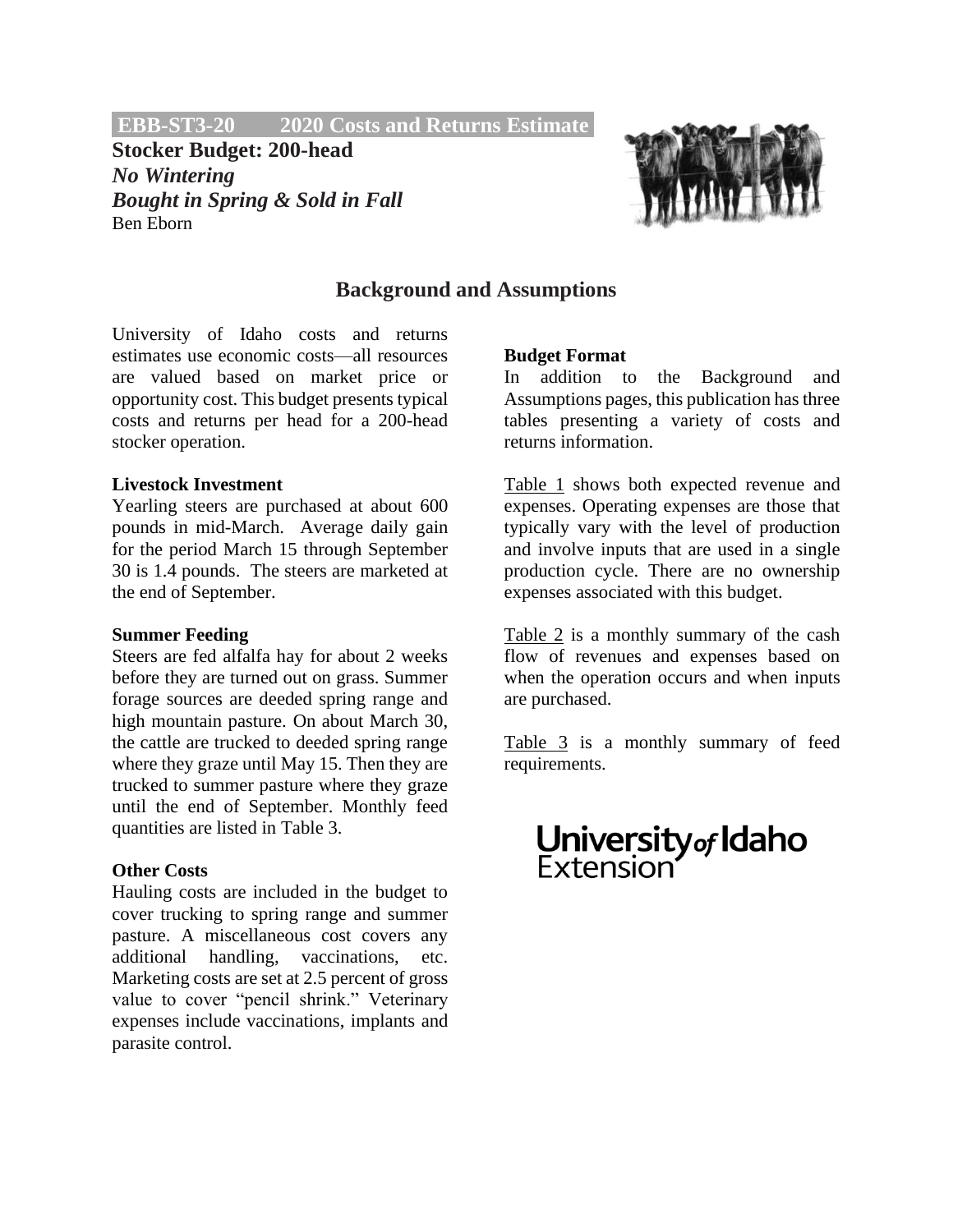#### **Table 1: Stocker Budget, 200 Head - 2018**

**EBB-ST3-18**

| Bought in Spring & Sold in Fall          |        |           |                     |           | No. of Head: 200 |             |                   |  |  |  |
|------------------------------------------|--------|-----------|---------------------|-----------|------------------|-------------|-------------------|--|--|--|
|                                          |        |           | <b>Total Number</b> |           |                  |             |                   |  |  |  |
|                                          | Weight |           | of Head             | Price or  | <b>Total</b>     | Value or    |                   |  |  |  |
|                                          | Each   | Unit      | or Units            | Cost/Unit | Value            | Cost/Head   | <b>Your Value</b> |  |  |  |
| <b>GROSS RETURNS</b>                     |        |           |                     |           |                  |             |                   |  |  |  |
| <b>Steers</b>                            | 875    | lbs       | 198                 | 1.35      | 233,888          | 1,169.44    |                   |  |  |  |
| <b>TOTAL GROSS RETURNS</b>               |        |           |                     |           | \$233,888        | \$1,169.44  |                   |  |  |  |
|                                          |        |           |                     |           |                  |             |                   |  |  |  |
| <b>OPERATING COSTS</b>                   |        |           |                     |           |                  |             |                   |  |  |  |
| <b>Purchased Steers</b>                  | 600    | lbs       | 200                 | 1.65      | 198,000          | 990.00      |                   |  |  |  |
| Alfalfa Hay                              |        | ton       | 22                  | 150.00    | 3,300            | 16.50       |                   |  |  |  |
| Private Range                            |        | head      | 300                 | 16.00     | 4,800            | 24.00       |                   |  |  |  |
| Pasture                                  |        | head      | 900                 | 18.00     | 16,200           | 81.00       |                   |  |  |  |
| Salt/Mineral                             |        | cwt       | 12                  | 25.00     | 300<br>1.50      |             |                   |  |  |  |
| Hauling                                  |        | head      | 200                 | 10.00     | 2,000            | 10.00       |                   |  |  |  |
| Veterinary                               |        | head      | 200                 | 4.75      | 950              | 4.75        |                   |  |  |  |
| <b>Hired Labor</b>                       |        | hour      | 20                  | 17.50     | 350<br>1.75      |             |                   |  |  |  |
| Marketing                                |        | head      | 198                 | 29.24     | 5,789            | 28.94       |                   |  |  |  |
| <b>Miscellaneous</b>                     |        | head      | 200                 | 10.00     | 2,000            | 10.00       |                   |  |  |  |
| Interest on Operating Capital            |        | \$        | 116,844             | 7.00%     | 8,179            | 40.90       |                   |  |  |  |
| <b>TOTAL OPERATING COSTS</b>             |        | \$241,868 | \$1,209.34          |           |                  |             |                   |  |  |  |
| <b>NET RETURNS ABOVE OPERATING COSTS</b> |        |           |                     |           | (\$7,980)        | $-$ \$39.90 |                   |  |  |  |
|                                          |        |           |                     |           |                  |             |                   |  |  |  |